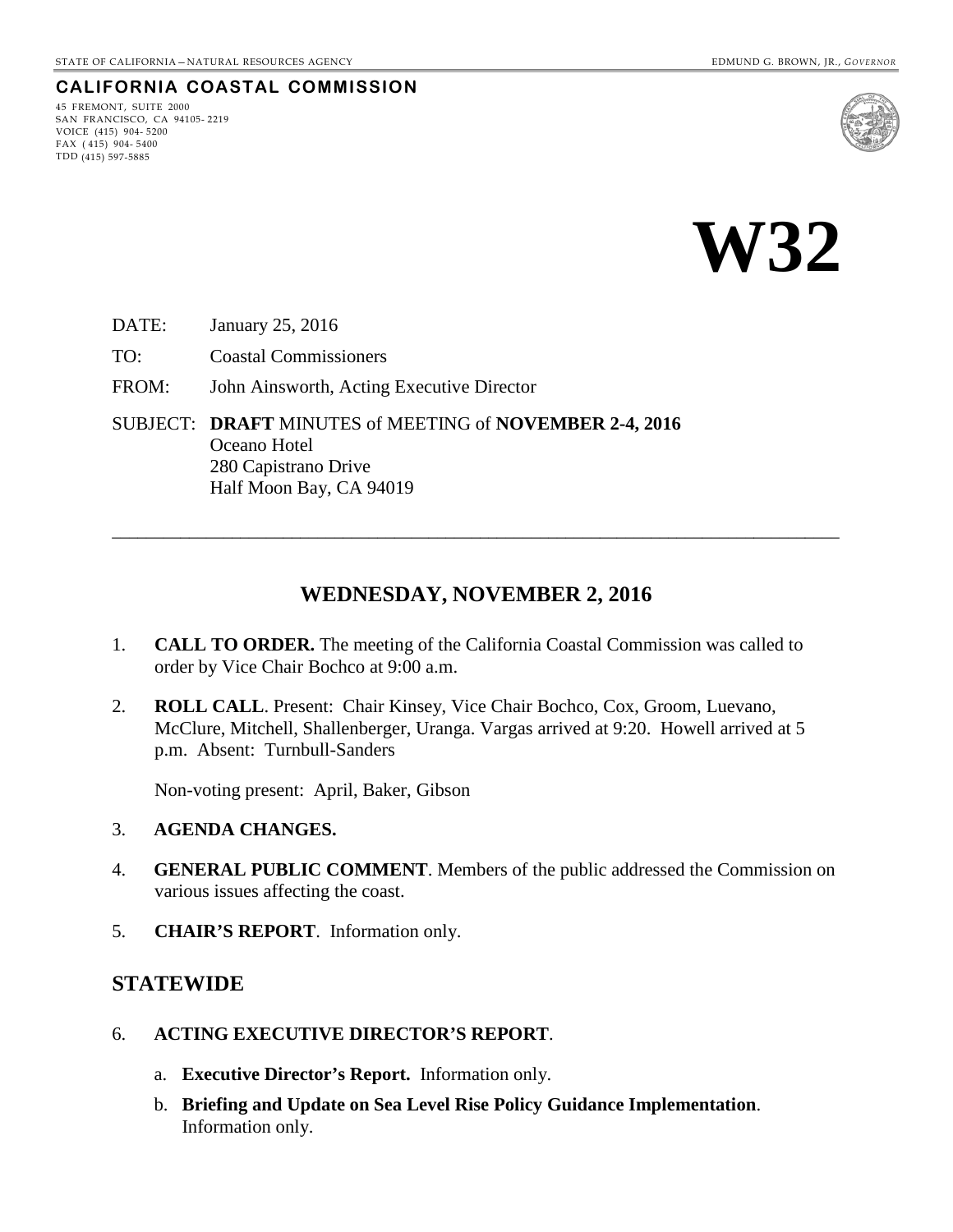#### 7. **Status Update on Executive Director Search Process**. Information only.

# **NORTH CENTRAL COAST DISTRICT**

8. **DEPUTY DIRECTOR'S REPORT**. Report by Deputy Director on permit waivers, emergency permits, immaterial amendments & extensions, LCP matters not requiring public hearings, and on comments from the public. There being no objection, Chair Kinsey ruled that the Commission concurred.

#### 9. **CONSENT CALENDAR (removed from Regular Calendar)**. None.

## 10. **LOCAL COASTAL PROGRAMS (LCPs).**

a. **Marin County LCP Amendment No. LCP-2-MAR-15-0029-1 (Marin LCP Update)**  Staff recommended denial as submitted and approval if modified as suggested.

**Motion & vote**: Kinsey moved to continue the components of the Land Use Plan amendment and the Implementation Plan amendment that address environmental hazards and recommended a yes vote, seconded by Groom. Vice Chair Bochco ruled that the vote was unanimous in favor of the motion. **Approved**.

**Motion & vote**: Kinsey moved to certify the Land Use Plan as submitted and recommended a no vote, seconded by Groom. Vice Chair Bochco ruled that the vote was unanimous in opposition to the motion. **Certification denied as submitted**.

**Motion & vote:** Kinsey moved to certify the Land Use Plan if modified as suggested pursuant to the staff recommendation and recommended a yes vote, seconded by Groom. Vice Chair Bochco ruled that the vote was unanimous in favor of the motion. **Approved with modifications**.

**Motion & vote:** Kinsey moved to reject the Implementation Plan as submitted and recommended a yes vote, seconded by Groom. Vice Chair Bochco ruled that the vote was unanimous in favor of the motion. **Certification denied as submitted**.

**Motion**: Kinsey moved to certify the Implementation Plan if modified as suggested pursuant to the staff recommendation and recommended a yes vote, seconded by Groom.

**Amending motion & vote**: Kinsey moved to eliminate the term "existing legally established" from the definition of Agriculture Ongoing and recommended a yes vote, seconded by Groom. Vice Chair Bochco ruled that the vote was unanimous in favor of the motion. **Approved**.

**Amending motion & vote**: Kinsey moved to remove the conversion of grazing area to crop production from the list of activities in the definition of Agriculture Ongoing that are not considered ongoing agricultural activities and recommended a yes vote, seconded by Groom. The roll call vote was 9 in favor (Cox, Groom, Luevano,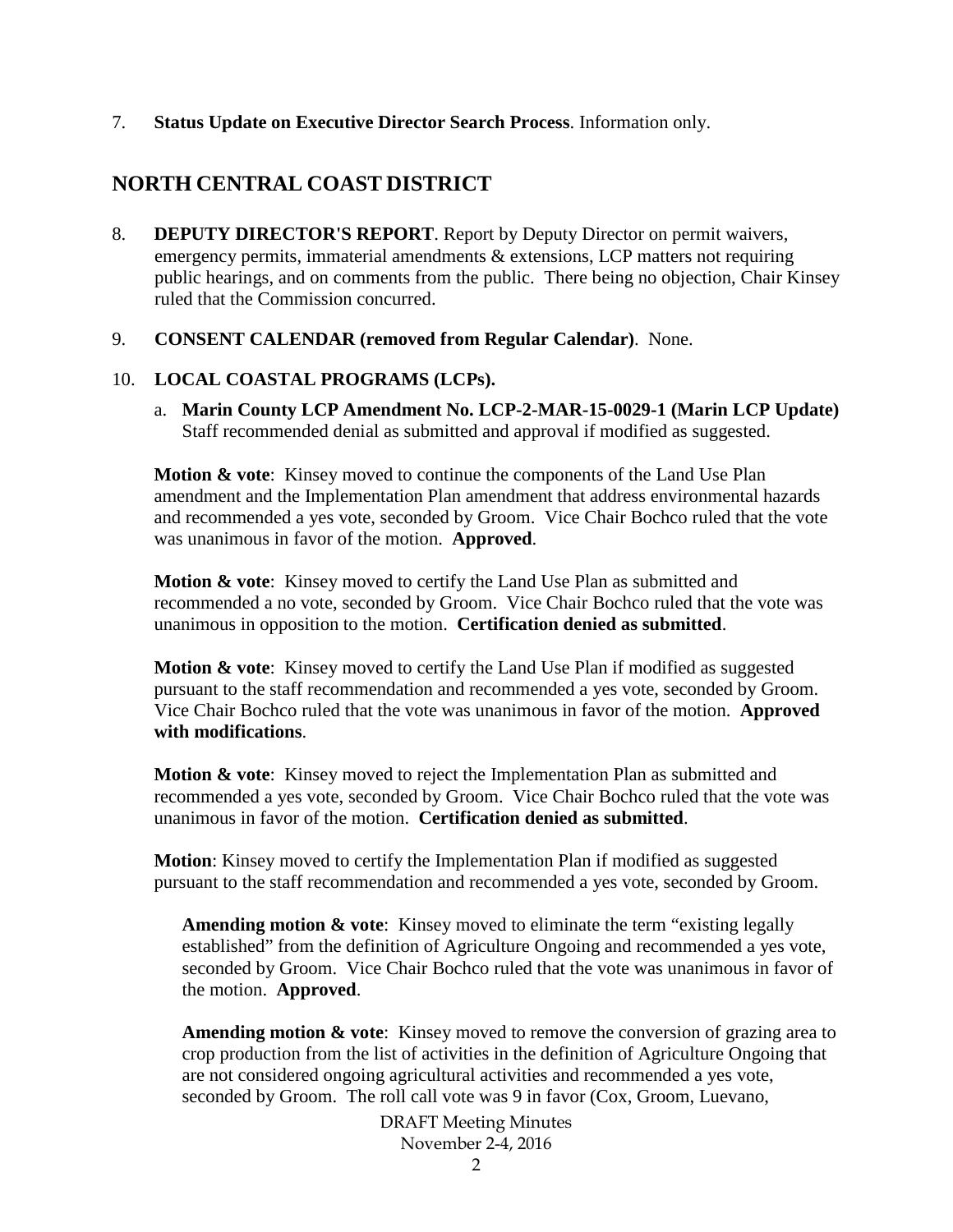McClure, Mitchell, Uranga, Vargas, Kinsey, Bochco) and one opposed (Shallenberger). **Approved**.

**Vote on main motion**: Vice Chair Bochco ruled that the vote was unanimous in favor of the motion. **Approved with modifications**.

### 11. **PERMIT AMENDMENTS**.

- a. **Permit No. 2-15-1458-A1 (Cartel Management,** San Mateo Co.) Staff recommended approval with conditions.
- **Motion**: Shallenberger moved to approve pursuant to the staff recommendation and recommended a yes vote, seconded by Groom.

**Amending motion & vote:** Shallenberger moved to amend the permit to be a one-year permit and recommended a yes vote, seconded by Groom. Chair Kinsey ruled that the vote was unanimous in favor of the motion. **Approved**.

**Vote on the main motion**: Chair Kinsey ruled that the vote was unanimous in favor of the motion. **Approved with conditions as amended**.

# **CENTRAL COAST DISTRICT**

- 12. **DEPUTY DIRECTOR'S REPORT**. Report by Deputy Director on permit waivers, emergency permits, immaterial amendments & extensions, LCP matters not requiring public hearings, and on comments from the public. There being no objection, Chair Kinsey ruled that the Commission concurred.
- 13. **CONSENT CALENDAR (removed from Regular Calendar)**. Staff moved 2 items [**15a, 15b**] and recommended approval with conditions.

**Motion & vote**: Howell moved to approve the consent calendar pursuant to the staff recommendation and recommended a yes vote, seconded by Shallenberger. Chair Kinsey ruled that the vote was unanimous in favor of the motion. **Approved with conditions**.

## 14. **NEW APPEALS**.

a. **Appeal No. A-3-STC-16-0016 (Honjo,** Santa Cruz) Staff recommended that the Commission determine that the appeal raised substantial issue on the grounds on which the appeal was filed. There being no objection, Chair Kinsey ruled that the Commission found substantial issue and continued the hearing to a future meeting. **Substantial Issue Found**.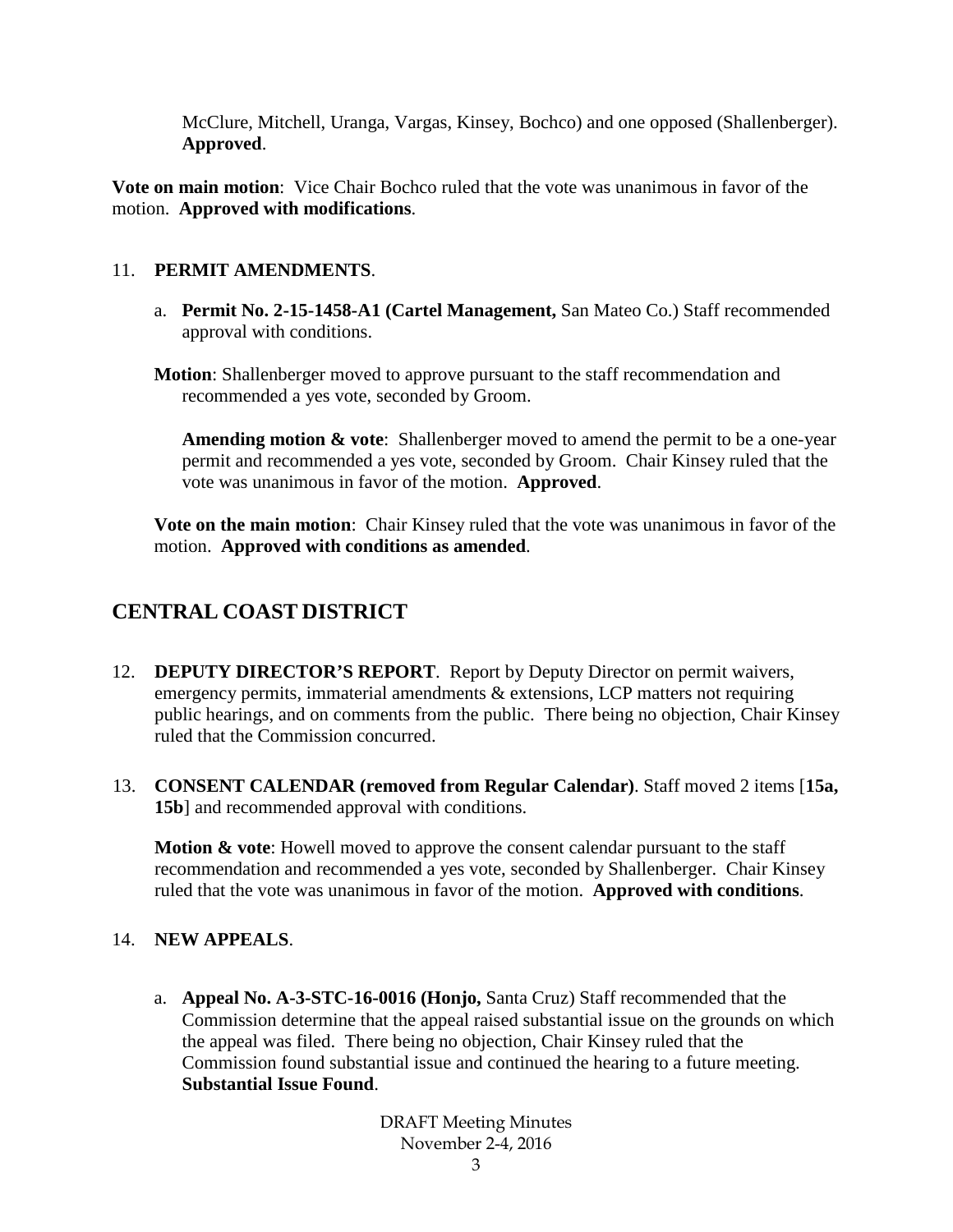### 15. **COASTAL PERMIT APPLICATIONS**.

- a. **Application No. 3-16-0350 (St. Dennis,** Pacific Grove) Moved by staff to the expanded consent calendar. **Approved with conditions.**
- b. **Application No. 3-16-0420 (Monterey Harbor Dredging,** Monterey) Moved by staff to the expanded consent calendar. **Approved with conditions.**

### 16. **PERMIT EXTENSION**.

a. **Permit No. A-3-MCO-04-054-E3 (Sunridge Views Subdivision,** Monterey Co.) Staff recommended denial of the extension.

**Motion & vote**: Cox moved to find that there are changed circumstances that affect the consistency of the development and recommend a yes vote, seconded by Shallenberger. Chair Kinsey ruled that the vote was unanimous in favor of the motion. **Extension denied.**

# **STATEWIDE (TRAILED TO FRIDAY, NOVEMBER 4)**

The meeting of the California Coastal Commission recessed at 7:15 p.m.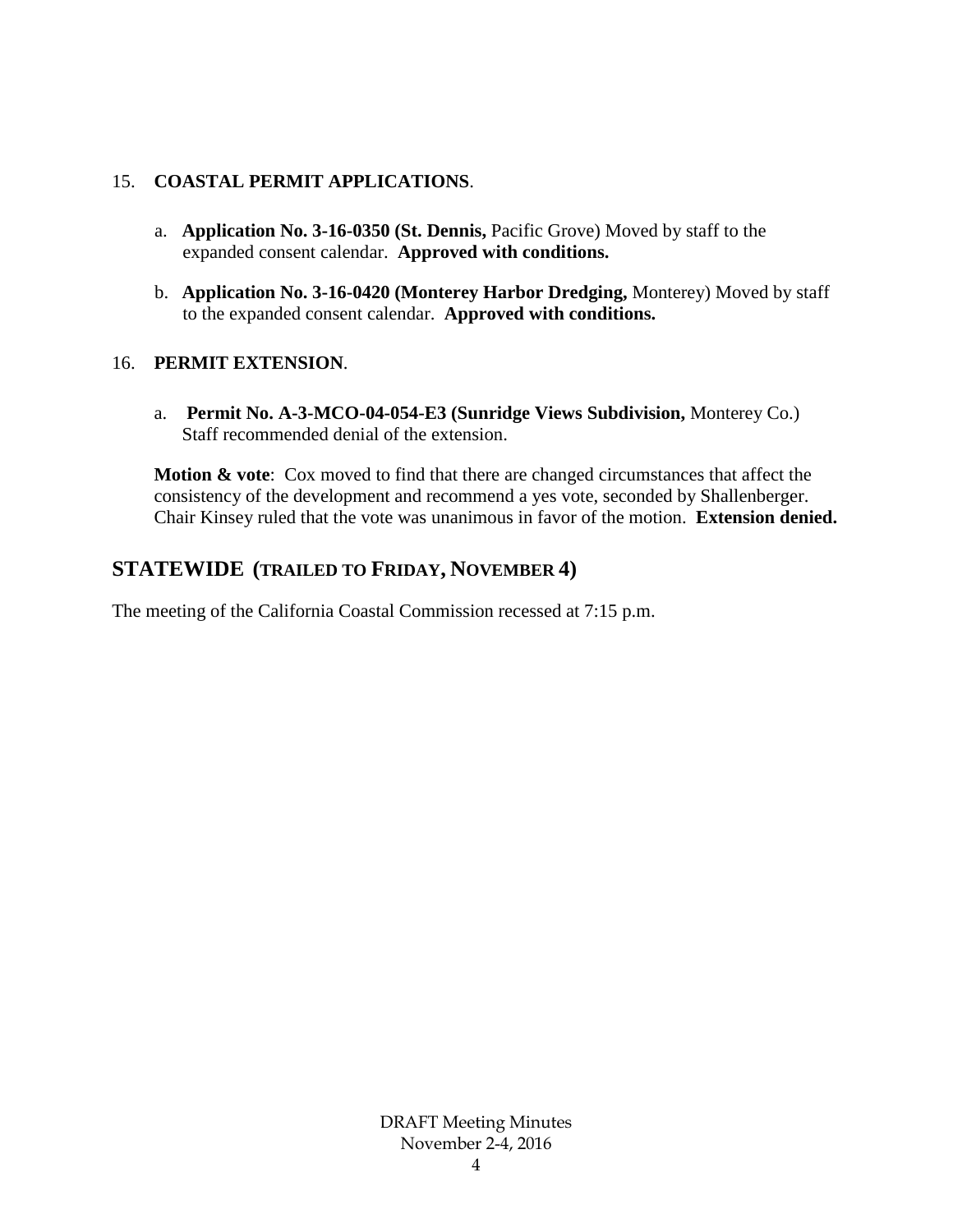# **THURSDAY, NOVEMBER 3, 2016**

- 1. **CALL TO ORDER.** The meeting of the California Coastal Commission was called to order at 9:00 a.m. by Chair Kinsey.
- 2. **ROLL CALL.** Present: Chair Kinsey, Vice Chair Bochco, Cox, Groom, Howell, Luevano, McClure, Mitchell, Shallenberger, Uranga. Vargas arrived at 9:30a.m. Absent: Turnbull-Sanders Non-voting present: April, Baker, Gibson.
- 3. **GENERAL PUBLIC COMMENT**. Members of the public addressed the Commission on various issues affecting the coast.
- 4. **AGENDA CHANGES.**

# **STATEWIDE**

- 5. **Public Education Program Annual Update.** Information only.
- 6. **Public Workshop: Lower Cost Visitor Serving Accommodations.** Information and discussion only.

# **SOUTH COAST DISTRICT (LOS ANGELES COUNTY)**

- 7. **ADMINISTRATIVE CALENDAR**. Staff recommended that the Commission concur with the Executive Director's determination. There being no objection, Chair Kinsey ruled that the Commission concurred.
	- a. **Application No. 5-16-0540 (Washburn,** Long Beach)
- 8. **CONSENT CALENDAR**. Staff recommended that the Commission approve the consent calendar with conditions.

**Motion & vote:** Uranga moved to approve the consent calendar pursuant to the staff recommendation and recommended a yes vote, seconded by Bochco. Chair Kinsey ruled that the vote was unanimous in favor of the motion. **Approved with conditions.**

- a**. Application No. 5-16-0502 (Spinnaker Bay Slip Owners Association,** Long Beach)
- b. **Application No. 5-16-0778 (City of Santa Monica**)

# **ENFORCEMENT**

9. **ENFORCEMENT REPORT**. None.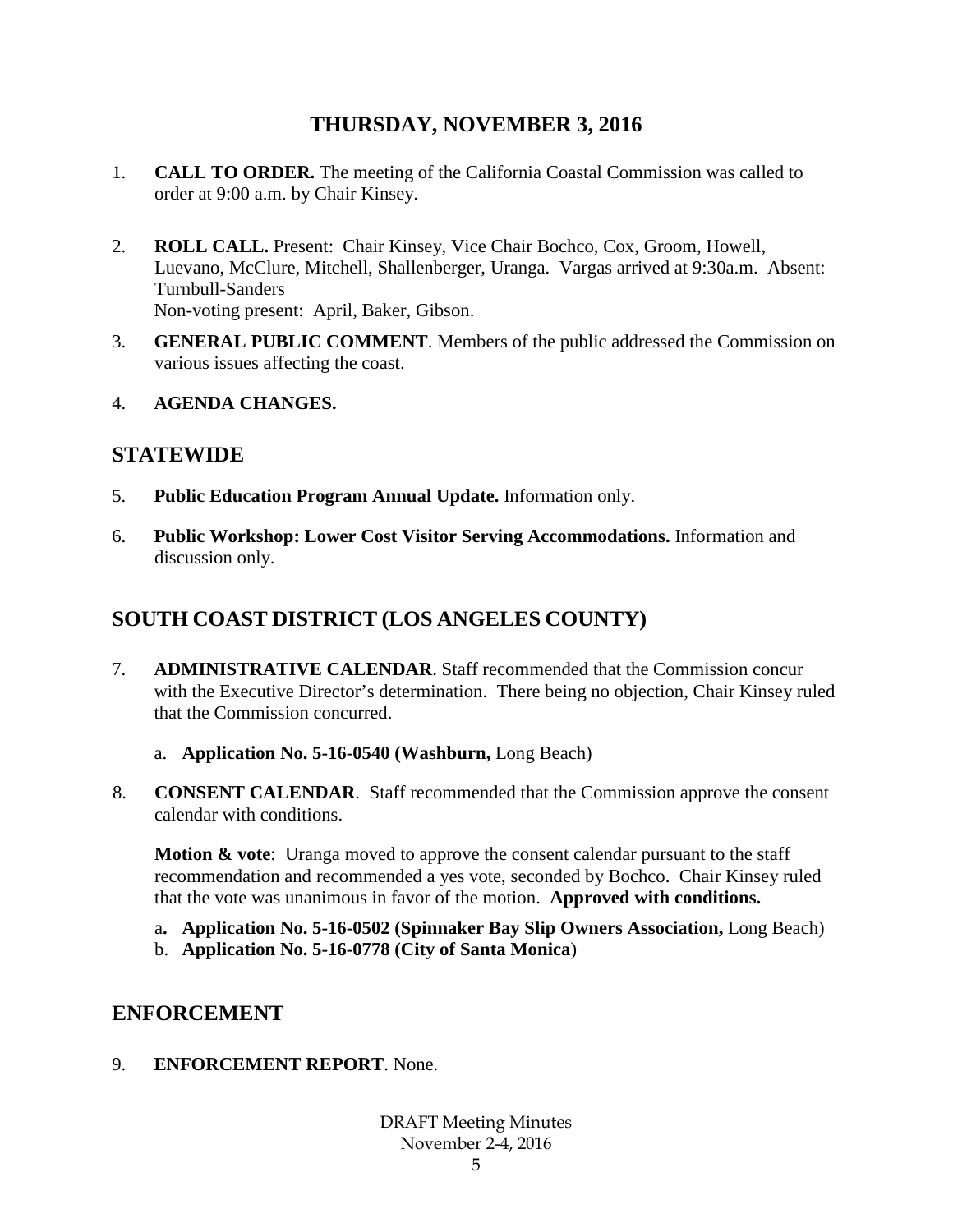# **SOUTH COAST DISTRICT (LOS ANGELES COUNTY)**

- 10. **DEPUTY DIRECTOR'S REPORT FOR LOS ANGELES COUNTY**. Report by Deputy Director on permit waivers, emergency permits, immaterial amendments & extensions, LCP matters not requiring public hearings, and on comments from the public. There being no objection, Chair Kinsey ruled that the Commission concurred.
- 11. **CONSENT CALENDAR (removed from Regular Calendar)**. None.

# 12. **LOCAL COASTAL PROGRAMS (LCPs).**

a. **City of Redondo Beach LCP Amendment No. 5-RDB-16-0021-1 (Assisted Living Facility).** Staff recommended approval as submitted.

**Motion & vote**: Bochco moved to certify the LUP amendment as submitted and recommended a yes vote, seconded by Uranga. Chair Kinsey ruled that the vote was unanimous in favor of the motion. **Approved as submitted**.

**Motion & vote:** Bochco moved to certify the Implementation Plan amendment as submitted and recommended a yes vote, seconded by Uranga. Chair Kinsey ruled that the vote was unanimous in favor of the motion. **Approved as submitted**.

- b. **City of Manhattan Beach LCP Amendment No. LCP-5-MNB-16-0045-1 (Marijuana Dispensaries).** Staff recommended concurrence with Executive Director's determination that the request by the City of Manhattan Beach to amend the LCP implementing ordinances is minor. There being no objection, Chair Kinsey ruled that the Commission concurred.
- c. **City of Long Beach LCP Amendment No. LCP-5-LOB-16-0051-1 (Traditional and Supportive Housing).** Staff recommended concurrence with Executive Director's determination that the request by the City of Long Beach to amend the Implementing Ordinances (LIP) portion of the certified Local Coastal Program is minor. There being no objection, Chair Kinsey ruled that the Commission concurred.

## 13. **NEW APPEALS**.

a. **Appeal No. A-5-VEN-16-0081 (Marciano,** Venice, Los Angeles) Staff recommended that the Commission determine that the appeal raised no substantial issue.

Motion & vote: Bochco moved to determine that Appeal No. A-5-VEN-16-0081 raised no substantial issue on the grounds on which the appeal was filed and recommended a yes vote, seconded by Mitchell. The roll call vote was 5 in favor (Bochco, Cox, McClure, Mitchell, Uranga) and 6 opposed (Groom, Howell, Luevano, Shallenberger, Vargas, Kinsey). Substantial Issue found.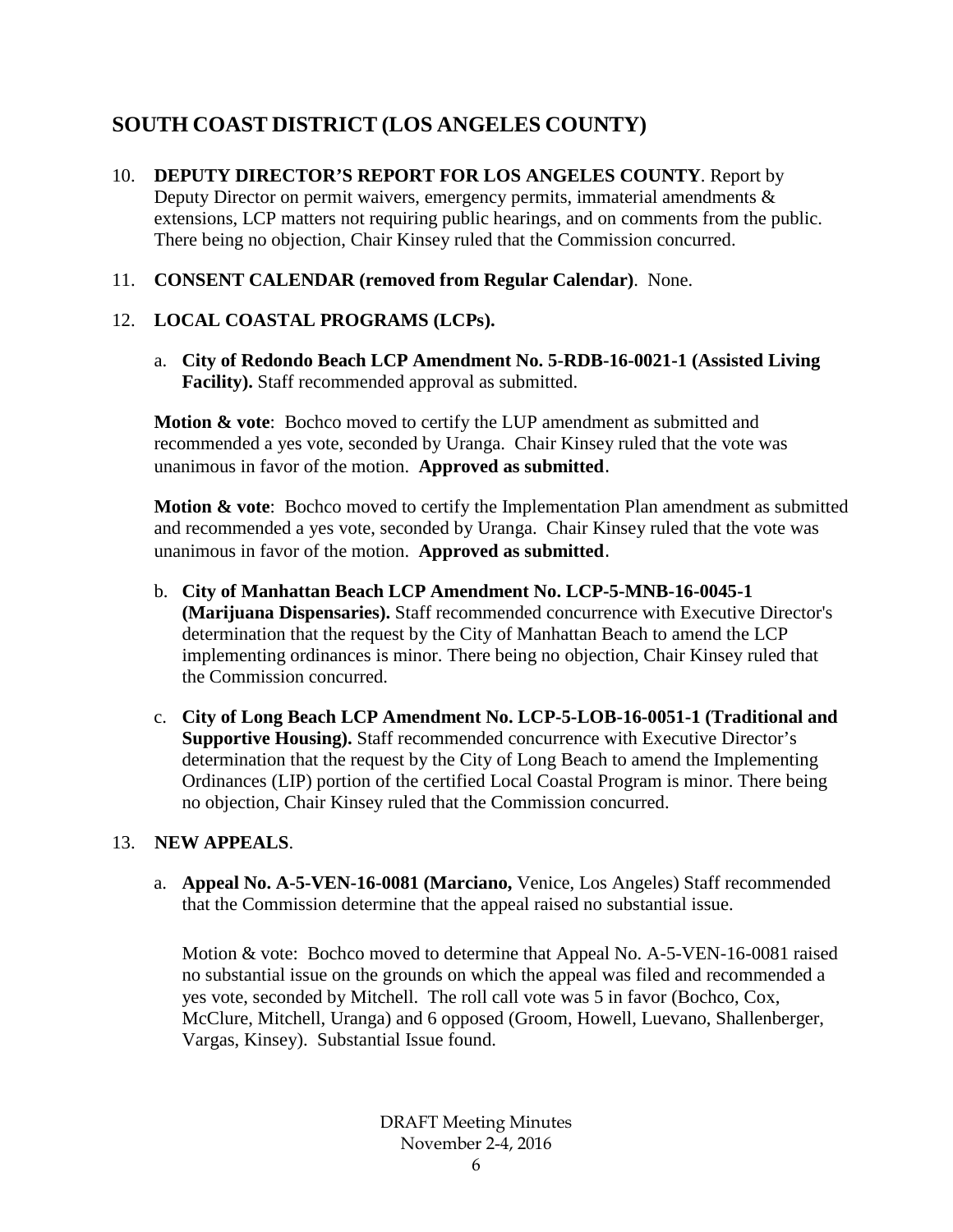- b. **Appeal No. A-5-VEN-16-0084 (Malott,** Venice, Los Angeles) [**WITHDRAWN**]
- c. **Appeal No. A-5-VEN-16-0087 (Ramras,** Venice, Los Angeles) Staff recommended that the Commission determine that Appeal No. A-5-VEN-16-0087 raised substantial issue on the grounds on which the appeal was filed. There being no objection, Chair Kinsey ruled that the Commission found substantial issue and continued the hearing to a future meeting. **Substantial Issue Found**.
- d. **Appeal No. A-5-VEN-16-0089 (Reddy**, Venice, Los Angeles) [ **WITHDRAWN**]

# **SOUTH CENTRAL COAST DISTRICT**

- 14. **DEPUTY DIRECTOR'S REPORT**. Report by Deputy Director on permit waivers, emergency permits, immaterial amendments & extensions, LCP matters not requiring public hearings, and on comments from the public. There being no objection, Chair Kinsey ruled that the Commission concurred.
- 15. **CONSENT CALENDAR (removed from Regular Calendar)**. None.

## 16. **NEW APPEAL**

a. **Appeal No. A-4-STB-16-0076 (Olsten Montecito Trust,** Santa Barbara Co.) Staff recommended that the Commission determine that the appeal raised no substantial issue on the grounds on which the appeal was filed.

**Motion & vote**: Bochco moved to determine that Appeal No. A-4-STB-16-0076 raised no substantial issue and recommended a yes vote, seconded by Howell. Chair Kinsey ruled that the vote was unanimous in favor of the motion. **No substantial issue found**.

## 17. **NOTICE OF IMPENDING DEVELOPMENT.**

a. **UCSB Notice of Impending Development No. UCS-NOID-0006-16 (North Campus Open Space Restoration Project).** [**POSTPONED**]

## 18. **COASTAL PERMIT APPLICATIONS**.

a. **Application No. 4-16-0631 (University of California at Santa Barbara (UCSB),**  Santa Barbara Co.) [**POSTPONED**]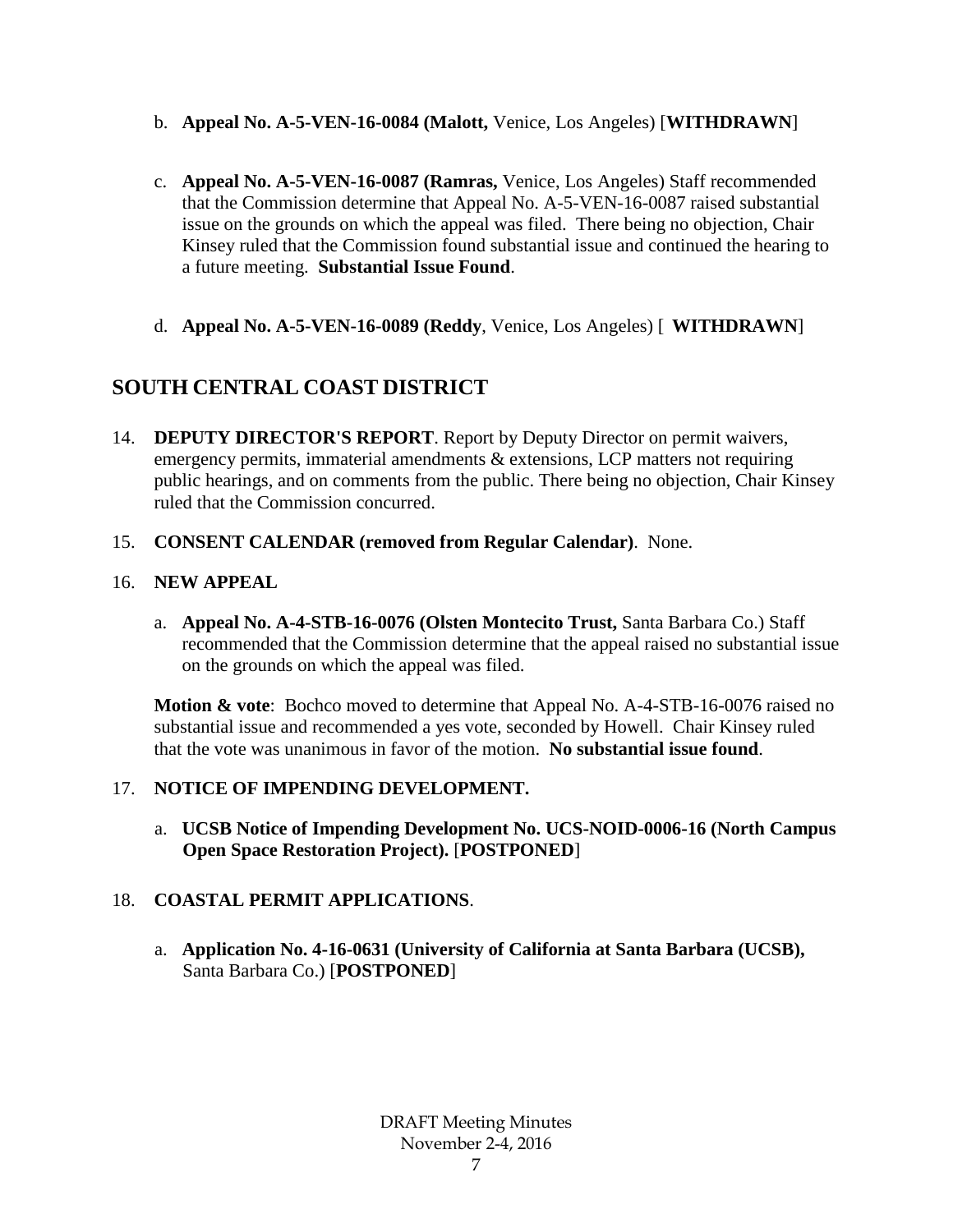#### 19. **PERMIT AMENDMENTS**.

a. **Permit No. 4-14-0687-A1 (County of Santa Barbara**, **Goleta Beach County Park,** Santa Barbara Co.) Staff recommended approval with conditions.

**Motion & vote**: Mitchell moved to approve pursuant to the staff recommendation and recommended a yes vote, seconded by Uranga. The roll call vote was 7 in favor (Cox, Groom, Howell, McClure, Mitchell, Uranga, Vargas, Kinsey) and 4 opposed (Groom, Luevano, Shallenberger, Bochco) **Approved with conditions**.

The Commission recessed for the day at 5:40 p.m.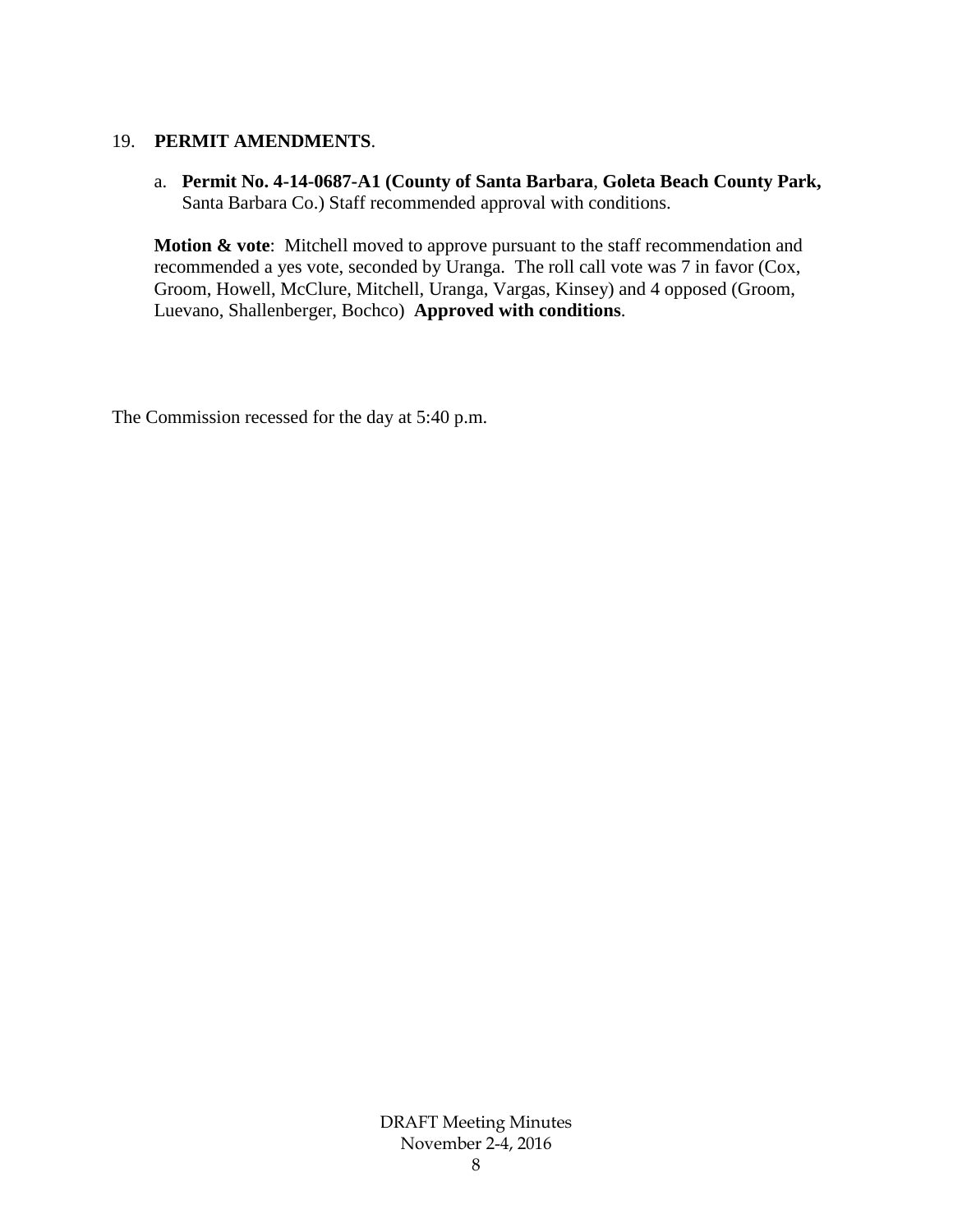# **FRIDAY, NOVEMBER 4, 2016**

- 1. **CALL TO ORDER.** The meeting of the California Coastal Commission was called to order at 9:00 a.m. by Chair Kinsey.
- 2. **ROLL CALL.** Present: Chair Kinsey, Vice Chair Bochco, Cox, Groom, Howell, Luevano, McClure, Mitchell, Shallenberger, Uranga, Garcia-Erceg (alternate). Absent: Turnbull-Sanders. Non-voting present: April, Baker

## 3. **AGENDA CHANGES.**

4. **GENERAL PUBLIC COMMENT**. Members of the public addressed the Commission on various issues affecting the coast.

# **SOUTH COAST DISTRICT (ORANGE COUNTY)**

[*Howell & Mitchell out of room*]

5. **CONSENT CALENDAR**. Staff recommended that the Commission approve the consent calendar with conditions.

**Motion & vote:** Cox moved to approve the consent calendar pursuant to the staff recommendation and recommended a yes vote, seconded by Bochco. Chair Kinsey ruled that the vote was unanimous in favor the motion. **Approved with conditions**.

a. **Application No. 5-16-0353 (City of Newport Beach**)

# **ENERGY, OCEAN RESOURCES AND FEDERAL CONSISTENCY**

[*Mitchell returned*]

- 6. **ENERGY, OCEAN RESOURCES and FEDERAL CONSISTENCY**. Report by the Deputy Director on permit waivers, emergency permits, immaterial amendments & extensions, negative determinations, matters not requiring public hearings, and status report on offshore oil & gas exploration & development. There being no objection, Chair Kinsey ruled that the Commission concurred.
- 7. **CONSENT CALENDAR (removed from Regular Calendar)**. Staff moved 4 items [**8a, 8b, 8c, 9a**] to the expanded consent calendar and recommended approval with conditions.

**Motion & vote**: Shallenberger moved to approve pursuant to the staff recommendation and recommended a yes vote, seconded by Bochco. Chair Kinsey ruled that the vote was unanimous in favor of the motion. **Approved with conditions**.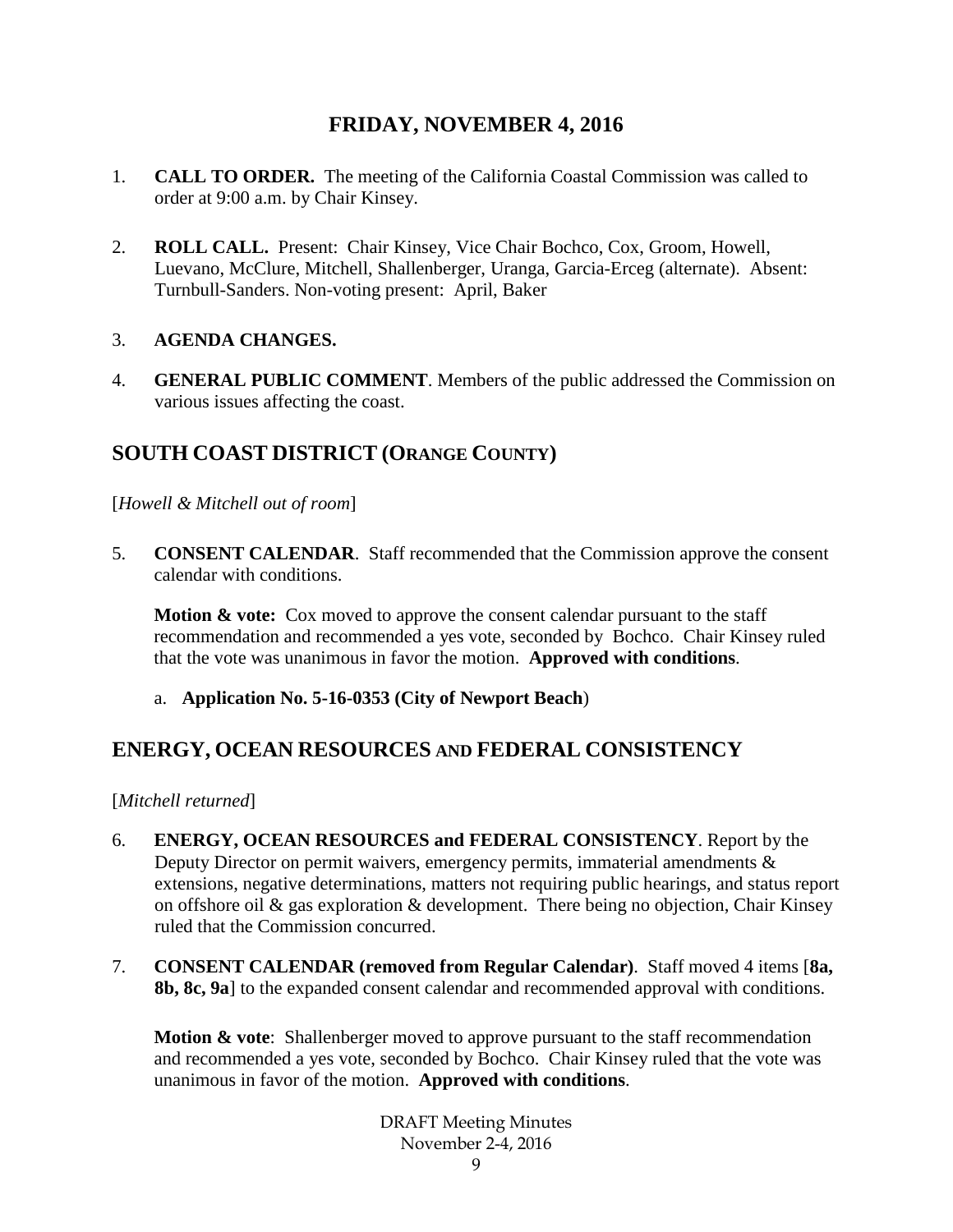## 8. **COASTAL PERMIT APPLICATIONS**.

- a. **Application No. 9-16-0204 (Humboldt Bay Harbor, Recreation, and Conservation District**, Eureka) Moved by staff to the expanded consent calendar. **Approved with conditions**.
- b. **Application No. 9-16-0560 (Cabrillo Power I LLC,** Carlsbad) Moved by staff to the expanded consent calendar. **Approved with conditions**.
- c. **Application No. 9-16-0849 (City of Morro Bay Desalination Seawater Wells,** San Luis Obispo Co.) Moved by staff to the expanded consent calendar. **Approved with conditions**.

## 9. **PERMIT AMENDMENTS**.

a. **Permit No. E-02-024-A4 (California State Lands Commission, Santa Barbara and Ventura Counties**) Moved by staff to the expanded consent calendar. **Approved with conditions**.

# **NORTH COAST DISTRICT**

- 10. **DEPUTY DIRECTOR'S REPORT**. Report by Deputy Director on permit waivers, emergency permits, immaterial amendments & extensions, LCP matters not requiring public hearings, and on comments from the public. There being no objection, Chair Kinsey ruled that the Commission concurred.
- 11. **CONSENT CALENDAR (removed from Regular Calendar)**. Staff moved one item [12b] to the expanded consent calendar and recommended approval with conditions.

**Motion & vote:** Shallenberger moved to approve pursuant to the staff recommendation and recommended a yes vote, seconded by Uranga. Chair Kinsey ruled that the vote was unanimous in favor of the motion. **Approved with conditions**.

## 12. **COASTAL PERMIT APPLICATIONS**.

- a. **Application No. 1-16-0421 (Sierra Pacific Industries,** Humboldt Co.) [**POSTPONED**]
- b. **Application No. 1-16-0346 (PWM, Inc.,** Arcata) Moved by staff to the expanded consent calendar. **Approved with conditions**.

# **SOUTH COAST DISTRICT (ORANGE COUNTY)**

[*Howell returned*]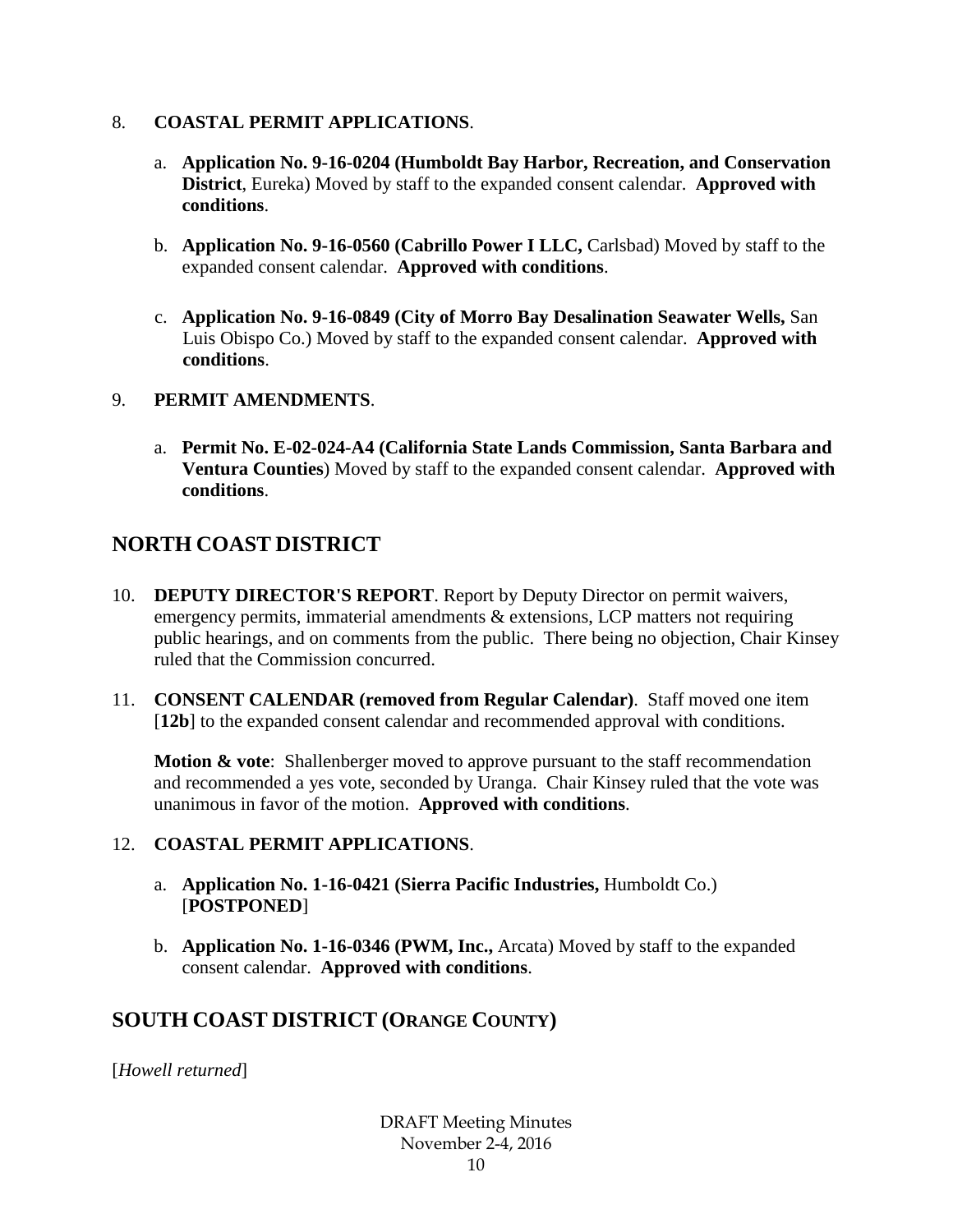- 13. **DEPUTY DIRECTOR'S REPORT FOR ORANGE COUNTY**. Report by Deputy Director on permit waivers, emergency permits, immaterial amendments & extensions, LCP matters not requiring public hearings, and on comments from the public. There being no objection, Chair Kinsey ruled that the Commission concurred.
- 14. **CONSENT CALENDAR (removed from Regular Calendar)**. None.
- 15. **LOCAL COASTAL PROGRAMS (LCPs).** 
	- a. **City of Dana Point LCP Amendment No. 1-14 (LCP 5-DPT-14-0105-1) (Shortterm Rentals).** [**POSTPONED**]
	- b. **City of Dana Point LCP Amendment No. 2-16 (LCP-5-DPT-16-0044-1)** [**POSTPONED**]

## 16. **CATEGORICAL EXCLUSION.**

a. **City of Newport Beach Categorical Exclusion Order (CE-5-NPB-16-1)** Staff recommended approval.

**Motion & vote**: Cox moved to adopt **Categorical Exclusion Order (CE-5-NPB-16-1)** for the City of Newport Beach subject to the conditions suggested by staff and recommended a yes vote, seconded by Uranga. Chair Kinsey ruled that the vote was unanimous in favor of the motion. **Approved**.

## 16.5. **REVISED FINDINGS**.

### a. **City of Newport Beach LCP LCP-5-NPB-15-0039-1. (Implementation Plan Findings) Time Extension.**

**Motion & vote:** Bochco moved to grant the time extension and recommended a yes vote, seconded by Cox. Chair Kinsey ruled that the vote was unanimous in favor of the motion. **Approved**.

# **SAN DIEGO COAST DISTRICT**

17. **DEPUTY DIRECTOR'S REPORT**. Report by Deputy Director on permit waivers, emergency permits, immaterial amendments & extensions, LCP matters not requiring public hearings, and on comments from the public. There being no objection, Chair Kinsey ruled that the Commission concurred.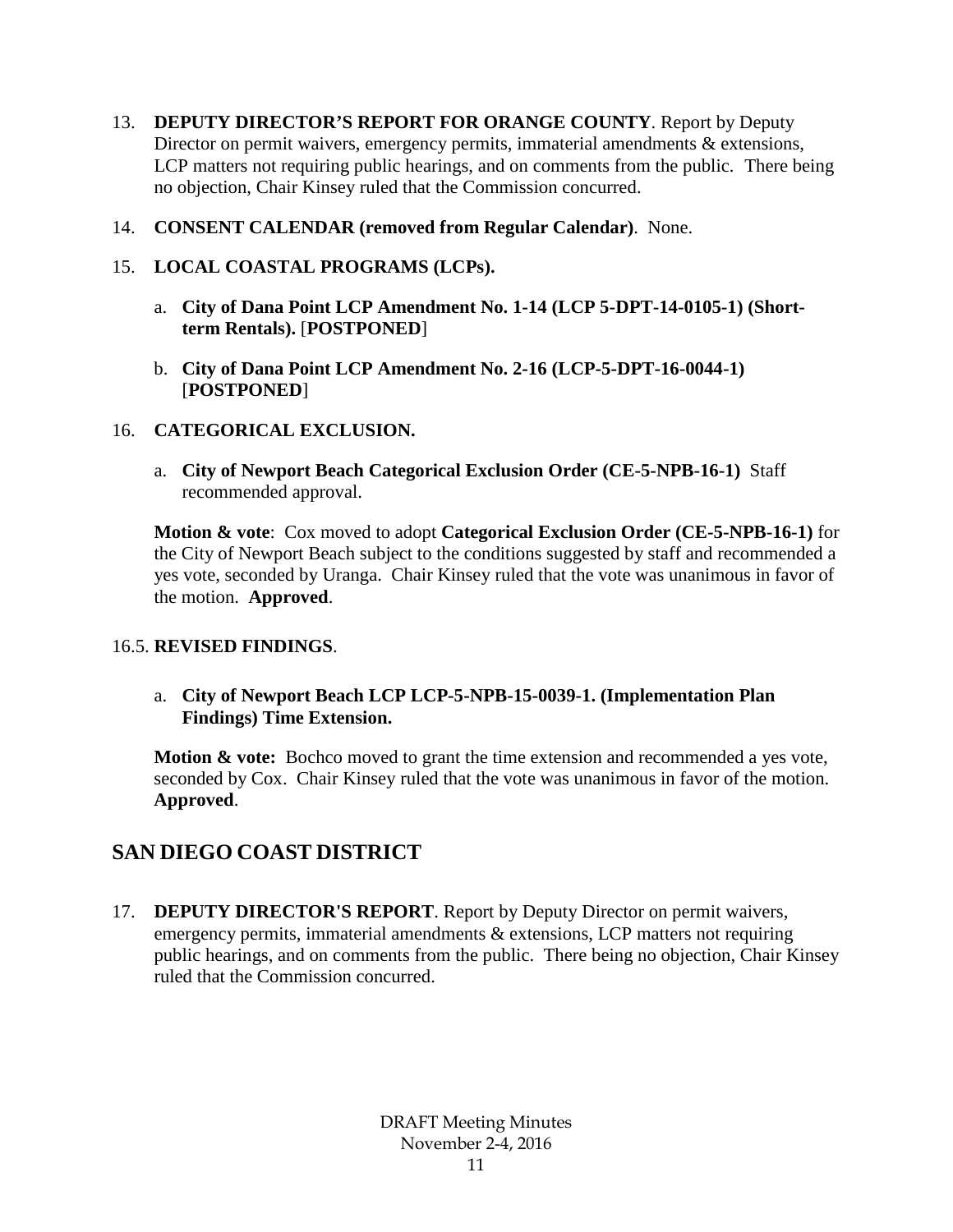18. **CONSENT CALENDAR (removed from Regular Calendar)**. Staff moved one item [**20c**] to the expanded consent calendar and recommended approval with conditions.

**Motion & vote:** Cox moved to approve the consent calendar pursuant to the staff recommendation and recommended a yes vote, seconded by Bochco. Chair Kinsey ruled that the vote was unanimous in favor of the motion. **Approved with conditions.**

## 19. **LOCAL COASTAL PROGRAMS (LCPs).**

a. **City of Oceanside LCP Amendment No. LCP-6-OCN-15-0043-5 (Part A – Emergency Shelters)** Staff recommended approval of the Implementation Plan as submitted.

**Motion & vote:** Cox moved to reject the Implementation Plan as submitted and recommended a no vote, seconded by Uranga. Chair Kinsey ruled that the vote was unanimous in opposition to the motion. **Approved as submitted.**

b. **City of Oceanside LCP Amendment No. LCP-6-OCN-15-0043-5 (Part B - Inclusionary Housing)** Staff recommended denial as submitted and approval with suggested modifications.

**Motion & vote**: Cox moved to reject the Implementation Plan as submitted and recommended a yes vote, seconded by Bochco. Chair Kinsey ruled that the vote was unanimous in favor of the motion. **Certification denied as submitted.**

**Motion & vote:** Cox moved to certify the Implementation Plan if modified as suggested pursuant to the staff recommendation and recommended a yes vote, seconded by Bochco. Chair Kinsey ruled that the vote was unanimous in favor of the motion. **Approved with modifications.** 

c. **City of Oceanside LCP Amendment No. LCP-6-OCN-15-0043-5 (Part C - Reasonable Accommodations)** Staff recommended denial as submitted and approval with suggested modifications.

**Motion & vote**: Cox moved to reject the Implementation Plan as submitted and recommended a yes vote, seconded by Bochco. Chair Kinsey ruled that the vote was unanimous in favor of the motion. **Certification denied as submitted.**

**Motion & vote:** Cox moved to certify the Implementation Plan if modified as pursuant to the staff recommendation and recommended a yes vote, seconded by Bochco. Chair Kinsey ruled that the vote was unanimous in favor of the motion. **Approved with modifications.**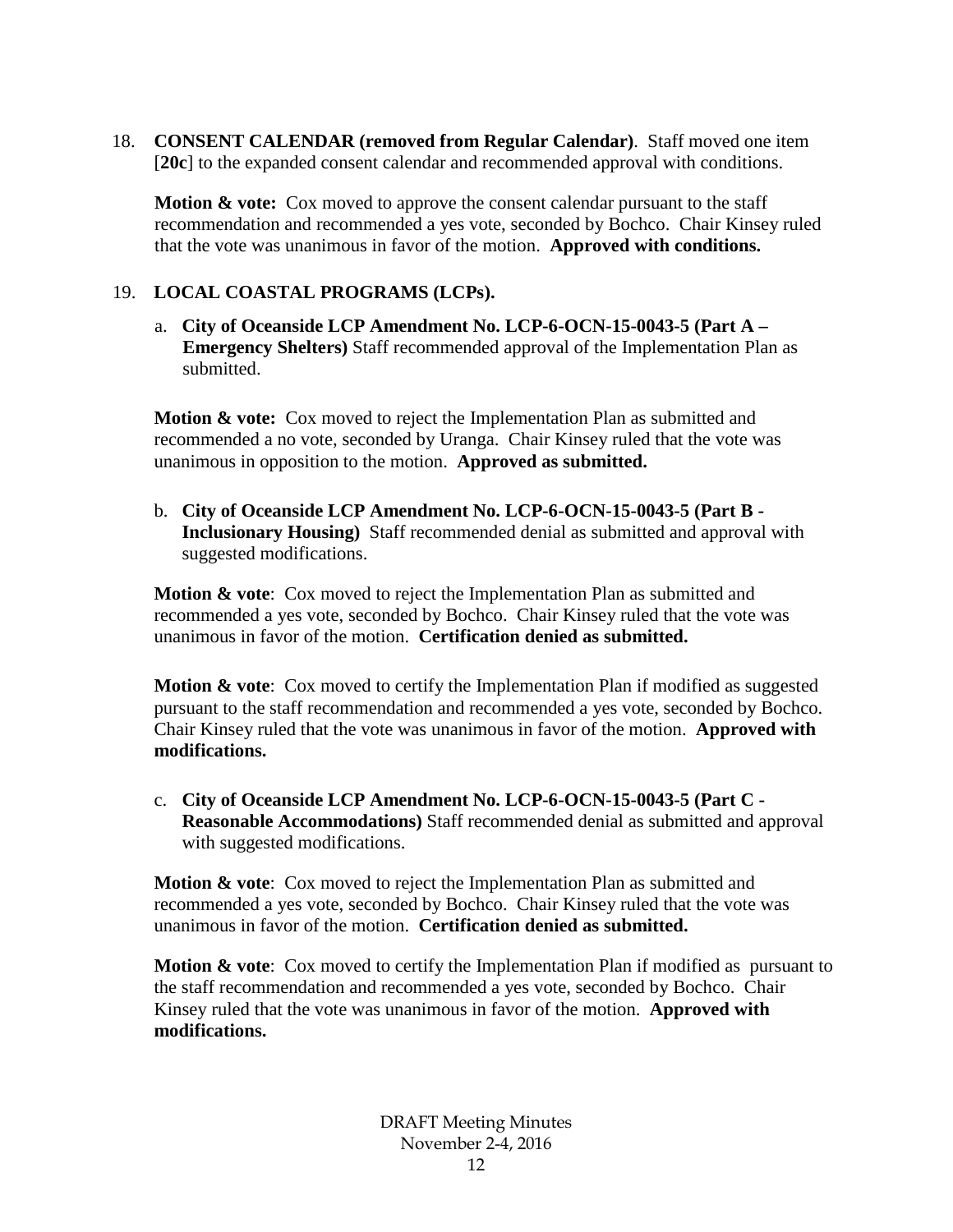### 20. **COASTAL PERMIT APPLICATIONS**.

[*Kinsey out of room*]

a. **Application No. 6-15-2123 (Del Mar Paid Parking Program**) Staff recommended approval with conditions. Staff orally modified its recommendation to restrict 40% of revenues from parking meters to new visitor-serving capital projects and to allow 60% to be spent in the manner that the City of Del Mar currently spends parking meter revenue.

**Motion & vote:** Cox moved to approve pursuant to the staff recommendation and recommended a yes vote, seconded by McClure. The roll call vote was nine in favor (Bochco, Cox, Groom, Luevano, McClure, Mitchell, Shallenberger, Uranga, Garcia-Erceg) and one opposed (Howell). **Approved with conditions.**

- b. **Application No. 6-16-0099 (San Elijo JPA Outfall Pipeline Replacement**, Encinitas) [**POSTPONED**]
- c. **Application No. 6-16-0483 (SeaWorld,** San Diego) Moved by staff to the expanded consent calendar. **Approved with conditions**.

[*Kinsey returned, Cox out of room*]

#### 21. **REVISED FINDINGS**.

a**. Application No. 6-15-0424 (SeaWorld**, San Diego) Staff recommended that the Commission adopt the revised findings.

**Motion & vote**: Bochco moved to adopt the revised findings and recommended a yes vote, seconded by Groom. The vote of the prevailing side was 9 in favor (Bochco, Groom, Howell, Luevano, McClure, Mitchell, Shallenberger, Uranga, Kinsey) and none opposed. **Approved**.

## **STATEWIDE (TRAILED FROM WEDNESDAY, NOVEMBER 2)**

#### [*Cox returned*]

17. **APPROVAL OF MINUTES**. The minutes of **March 9-11, 2016**, **September 7-9, 2016** and **October 5-6, 2016** were approved as submitted.

**Motion & vote**: Shallenberger moved to approved the minutes for March 2016 and recommended a yes vote, seconded by Groom. Chair Kinsey ruled that the vote was unanimous in favor of the motion. **Approved as submitted**.

**Motion & vote**: Luevano moved to approved the minutes for September 2016 and recommended a yes vote, seconded by Kinsey. Chair Kinsey ruled that the vote was unanimous in favor of the motion. **Approved as submitted**.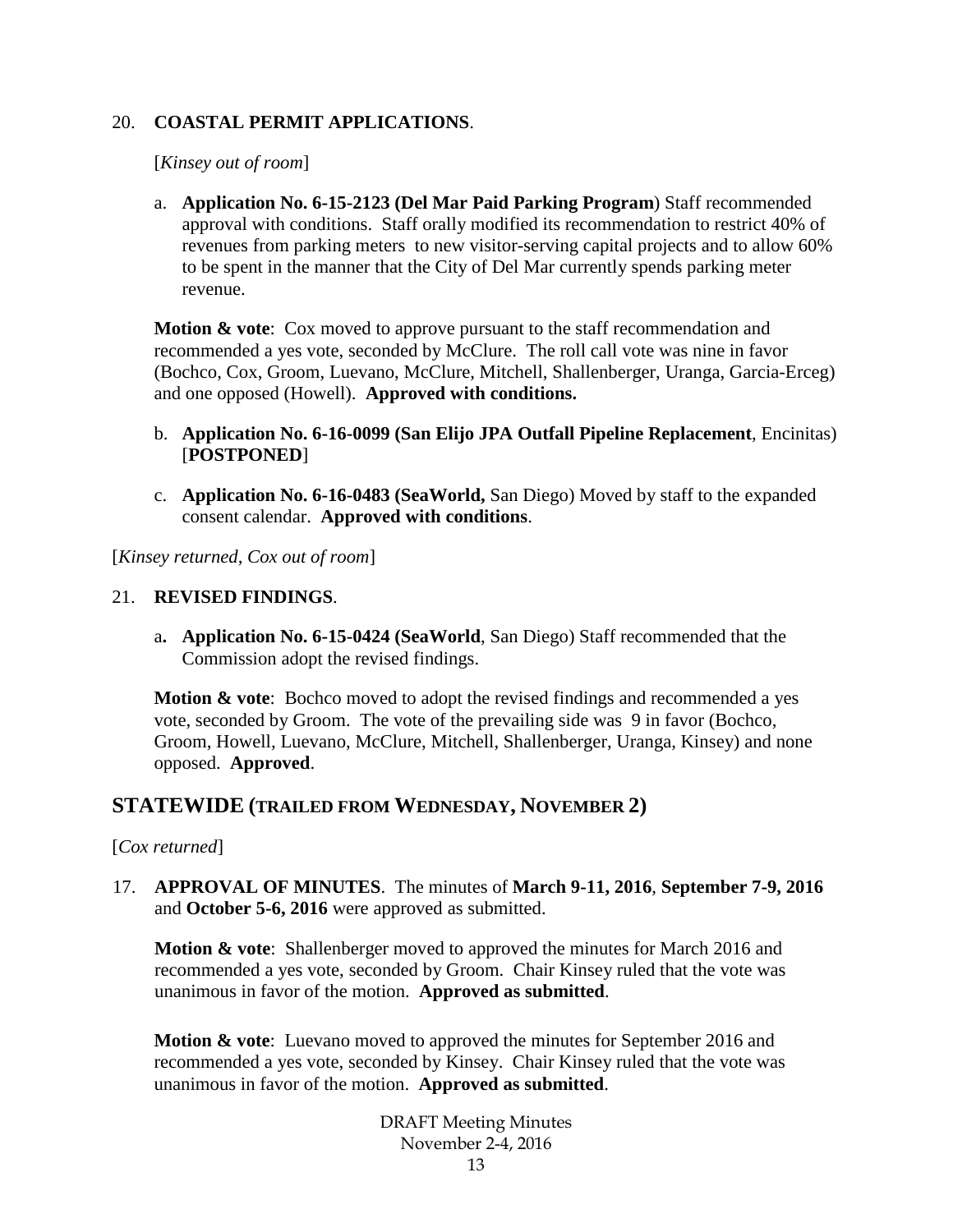**Motion & vote**: Luevano moved to approved the minutes for October 2016 and recommended a yes vote, seconded by Kinsey. Chair Kinsey ruled that the vote was unanimous in favor of the motion. **Approved as 8submitted**.

### 18. **COMMISSIONERS' REPORTS**. Information only.

19. **CONSERVANCY REPORT**. None.

## 20. **SANTA MONICA MOUNTAINS CONSERVANCY REPORT**. None.

- 21. **SANTA MONICA BAY RESTORATION REPORT**. None.
- 22. **DEPUTY ATTORNEY GENERAL'S REPORT**. Information only.

**CLOSED SESSION REPORT**. The Commission received litigation information and advice regarding the following matters:

*Animal Protection and Rescue League v. City of San Diego et al. Friends of the Children's Pool v. City of San Diego et al. Barth v. CCC Beach Sandpit LLC v. CCC Linovitz Cap Shores LLC et al. v. CCC Drakes Bay Oyster Co. v. CCC Friends of the Canyon v. CCC (Longi et al, RPR) Fudge v. CCC et al. (Laguna Beach Golf & Bungalow Village LLC, RPI) Grassroots Coalition v. CCC (Lester et al, RPI) Hansen v. CCC et al. (Silver Shoals Investors LLC, RPI) Marina Coast Water District v. CCC (California-American Water Co., RPI) Friends of Martin's Beach v. Martins Beach 1 LLC et al. Surfrider Foundation v. Martins Beach 1 LLC et al. San Diego Navy Broadway Complex Coalition v. CCC (San Diego Unified Port District, RPI) Union of Medical Marijuana Patients, Inc. v. CCC (City of San Diego, RPI) Union of Medical Marijuana Patients, Inc. v. City of San Diego (CCC, RPI) Two matters of potential litigation*

The Commission received litigation information and advice and provided direction regarding the following matters:

*Capistrano Shores Property LLC v. CCC Martins Beach 1 LLC et al. v. Turnbull Sanders et al. Mahon v. CCC*